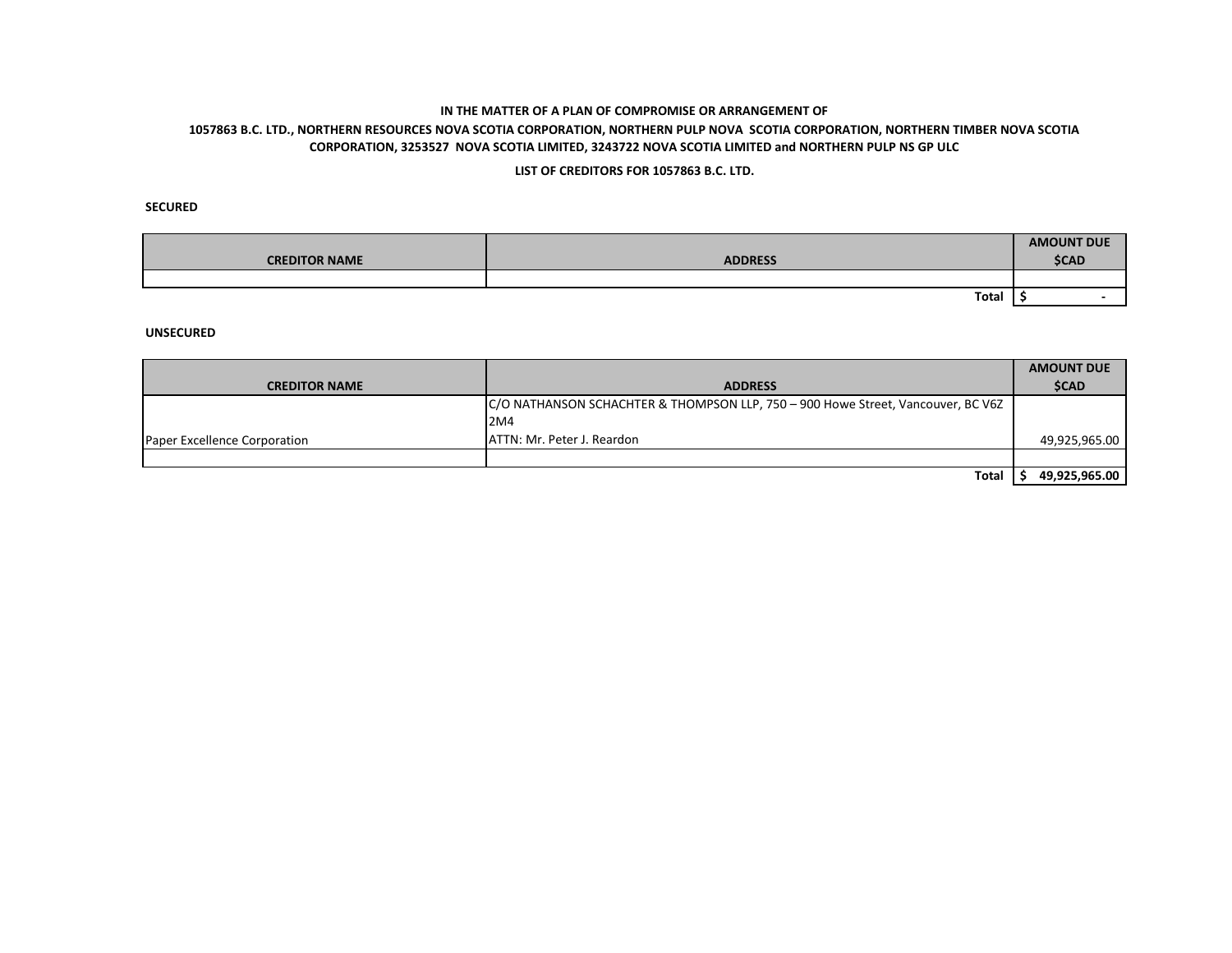# **1057863 B.C. LTD., NORTHERN RESOURCES NOVA SCOTIA CORPORATION, NORTHERN PULP NOVA SCOTIA CORPORATION, NORTHERN TIMBER NOVA SCOTIA CORPORATION, 3253527 NOVA SCOTIA LIMITED, 3243722 NOVA SCOTIA LIMITED and NORTHERN PULP NS GP ULC**

## **LIST OF CREDITORS FOR NORTHERN RESOURCES NOVA SCOTIA CORPORATION**

**SECURED**

| <b>CREDITOR NAME</b> | <b>ADDRESS</b> | <b>AMOUNT DUE</b><br><b>\$CAD</b> |
|----------------------|----------------|-----------------------------------|
|                      |                |                                   |
|                      |                |                                   |
|                      | Total          |                                   |

|                      |                | <b>AMOUNT DUE</b> |
|----------------------|----------------|-------------------|
| <b>CREDITOR NAME</b> | <b>ADDRESS</b> | <b>\$CAD</b>      |
|                      |                |                   |
|                      |                |                   |
|                      | <b>Total</b>   |                   |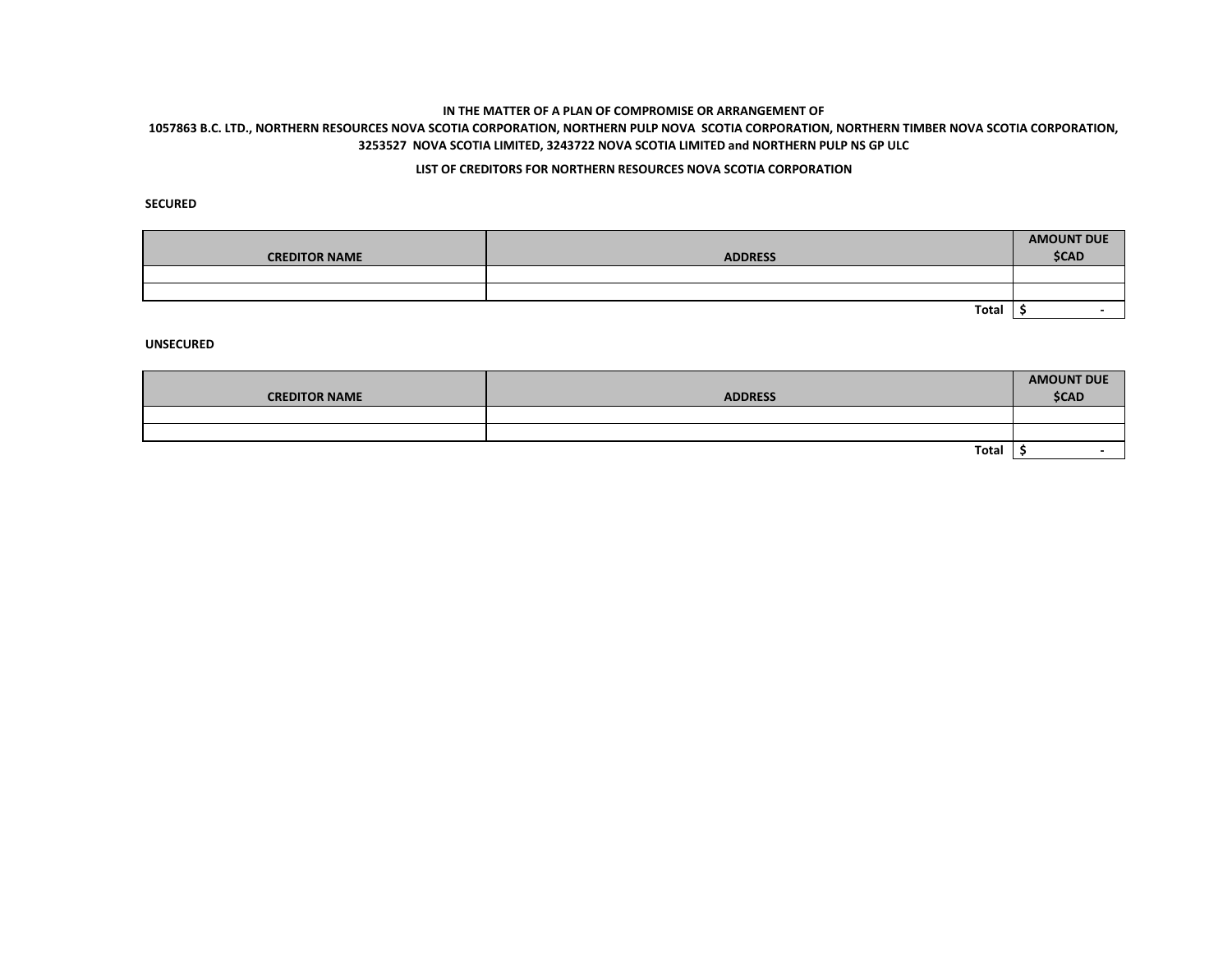## **1057863 B.C. LTD., NORTHERN RESOURCES NOVA SCOTIA CORPORATION, NORTHERN PULP NOVA SCOTIA CORPORATION, NORTHERN TIMBER NOVA SCOTIA CORPORATION, 3253527 NOVA SCOTIA LIMITED, 3243722 NOVA SCOTIA LIMITED and NORTHERN PULP NS GP ULC,**

### **LIST OF CREDITORS FOR NORTHERN PULP NOVA SCOTIA CORPORATION**

### **SECURED**

|                                |                                                                                  | <b>AMOUNT DUE</b> |
|--------------------------------|----------------------------------------------------------------------------------|-------------------|
| <b>CREDITOR NAME</b>           | <b>ADDRESS</b>                                                                   | \$CAD*            |
|                                | C/O NATHANSON SCHACHTER & THOMPSON LLP, 750 - 900 Howe Street, Vancouver, BC V6Z |                   |
|                                | I2M4                                                                             |                   |
| Paper Excellence Corporation   | IATTN: Mr. Peter J. Reardon                                                      | 29,859,548.23     |
|                                | C/O STEWART MCKELVEY Barristers and Solicitors                                   |                   |
|                                | 600 - 1741 Lower Water Street, Halifax, NS B3J 0J2                               |                   |
| <b>Province of Nova Scotia</b> | ATTN: Mr. Robert G. Grant, Q.C.                                                  | 20,093,700.00     |
|                                |                                                                                  |                   |
|                                | Total                                                                            | 49,953,248.23     |

#### **UNSECURED**

|                                             |                                                                                  | <b>AMOUNT DUE</b> |
|---------------------------------------------|----------------------------------------------------------------------------------|-------------------|
| <b>CREDITOR NAME</b>                        | <b>ADDRESS</b>                                                                   | \$CAD*            |
|                                             | C/O NATHANSON SCHACHTER & THOMPSON LLP, 750 - 900 Howe Street, Vancouver, BC V6Z |                   |
|                                             | 2M4                                                                              |                   |
| Paper Excellence Corporation                | ATTN: Mr. Peter J. Reardon                                                       | 133,527,616.77    |
| <b>BENTON SERVICES - DALE PATTERSON</b>     | 370 Route 165 Meductic, NB, E6H1J5                                               | 7,000.00          |
| <b>MERRICK JAMIESON STERNS WASHINGTON</b>   | 5475 SPRING GARDEN ROAD, SUITE 503, HALIFAX, NS, B3J 3T2                         | 1,000.00          |
|                                             | C/O STEWART MCKELVEY Barristers and Solicitors                                   |                   |
|                                             | 600 - 1741 Lower Water Street, Halifax, NS B3J 0J2                               |                   |
| Province of Nova Scotia                     | ATTN: Mr. Robert G. Grant, Q.C.                                                  | 1,300,000.00      |
| l3 LOG SYSTEMS INC                          | 208-2633 VIKING WAY, RICHMOND, BC, V6V 3B5                                       | 1,000.00          |
| 3266926 NOVA SCOTIA LIMITED - Mikes Courier | PO BOX 611, NEW GLASGOW, NS, B2H 5E7                                             | 1,000.00          |
| <b>AGAT LABORATORIES</b>                    | UNIT 122 11 MORRIS DRIVE, DARTMOUTH, NS, B3B 1M2                                 | 1,000.00          |
| AIR LIQUIDE CANADA INC                      | PO BOX 1009, DARTMOUTH, NS, B2Y 3Z7                                              | 25,000.00         |
| AIR LIQUIDE CANADA INC                      | 1250 René-Lévesque Blvd. W, Suite 1700, , Montréal, QC, H3B 5E6                  | 500,000.00        |
| ALANTRA LEASING IN                          | PO BOX 4375, SUSSEX, NB, E4E 5L5                                                 | 5,000.00          |
| Atlantic Alarm                              | 61 RANDALL AVE UNIT P, DARTMOUTH, NS, B3B 1L4                                    | 300.00            |
| <b>AVENUE EQUITIES LTD</b>                  | 120 GLEN ROAD, TORONTO, ON, M4W 2W2                                              | 3,000.00          |
| <b>BELL ALIANT</b>                          | PO BOX 2226, HALIFAX, NS, B3J 3C7                                                | 5,000.00          |
| <b>BELL CONFERENCING</b>                    | 5099 CREEKBANK ROAD, BLDG B4, MISSISAUGA, ON, L4W 5N2                            | 4,000.00          |
| <b>BELL MOBILITY INC</b>                    | 4180 JEAN-TALON WEST, MONTREAL, QC, H4P 1V5                                      | 1,000.00          |
| <b>BLAINE MACLANE</b>                       | PO BOX 32, THORBURN, NS, BOK 1WO                                                 | 5,000.00          |
| <b>BOB ALLEN'S AUTO SALES</b>               | 255 WESTVILLE ROAD, NEW GLASGOW, NS, B2H 2J6                                     | 1,000.00          |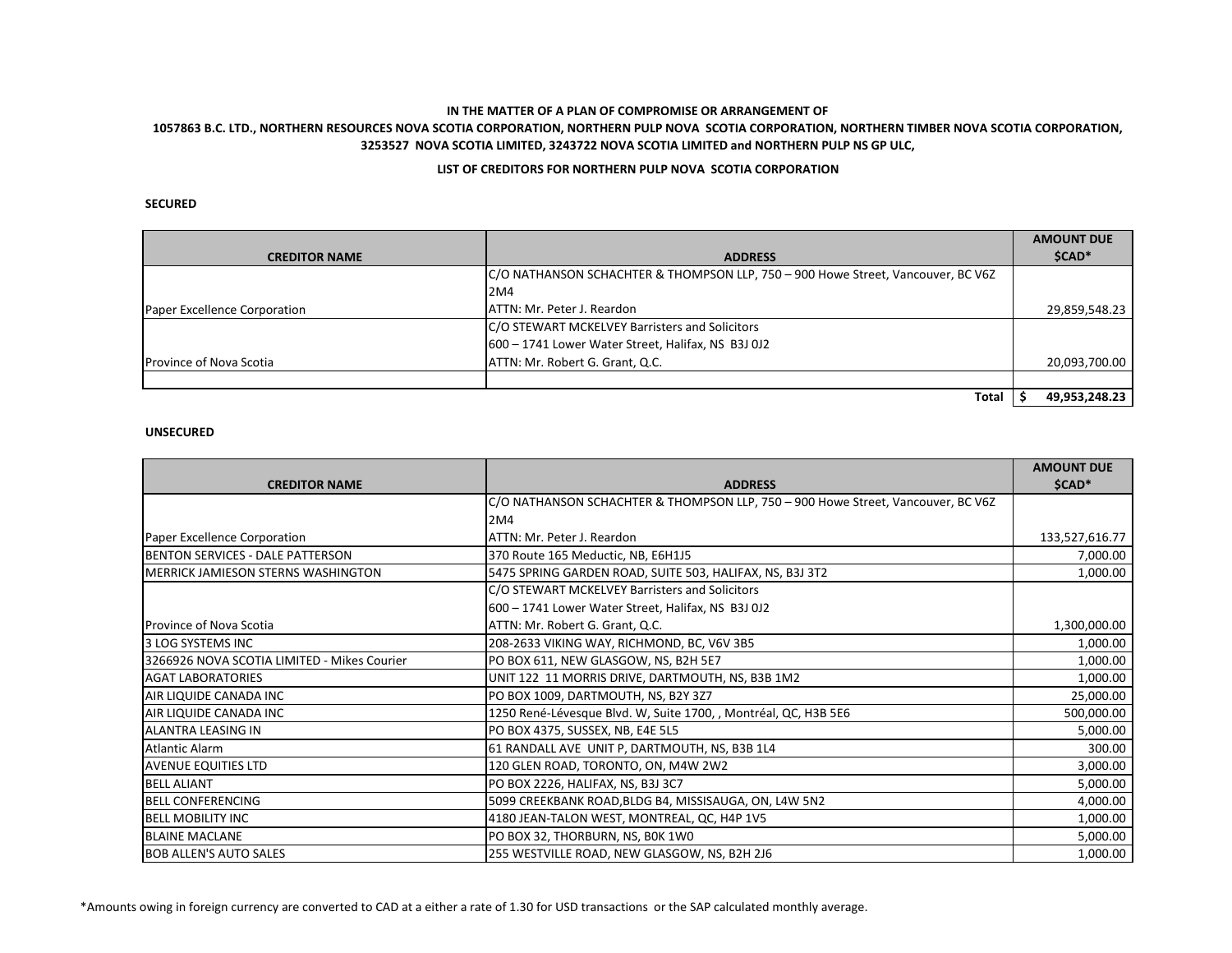## **1057863 B.C. LTD., NORTHERN RESOURCES NOVA SCOTIA CORPORATION, NORTHERN PULP NOVA SCOTIA CORPORATION, NORTHERN TIMBER NOVA SCOTIA CORPORATION, 3253527 NOVA SCOTIA LIMITED, 3243722 NOVA SCOTIA LIMITED and NORTHERN PULP NS GP ULC,**

#### **LIST OF CREDITORS FOR NORTHERN PULP NOVA SCOTIA CORPORATION**

| BUREAU VERITAS CANADA (2019) INC          | C/O TH0069,PO BOX 4269 POSTAL STN A, TORONTO, ON, M5W 5V2        | 5,000.00   |
|-------------------------------------------|------------------------------------------------------------------|------------|
| C.&W. MACDOUGALL'S BULLDOZING             | RR#4, NEW GLASGOW, NS, B2H 5C7                                   | 5,000.00   |
| <b>CANADIAN LINEN &amp; UNIFORM</b>       | PO BOX 51085 RPO TYNDALL, WINNIPEG, MB, R2X 3C6                  | 1,000.00   |
| <b>CANADIAN SPRINGS</b>                   | PO BOX 4514 STN A, TORONTO, ON, M5W 4L7                          | 1,000.00   |
| <b>CBCL</b>                               | PO BOX 606-1489 HOLLIS STREET, HALIFAX, NS, B3J 2R7              | 25,000.00  |
| <b>CHEDABUCTO FORESTRY LIMITED</b>        | 14 BAY STREET, ARICHAT, NS, BOE 1AO                              | 18,000.00  |
| <b>DILLON CONSULTING</b>                  | PO BOX 426, LONDON, ON, N6A 4W7                                  | 5,000.00   |
| <b>EASTLINK</b>                           | PO BOX 8600, HALIFAX, NS, B3K 5M2                                | 1,000.00   |
| <b>ECOMETRIX</b>                          | 6800 CAMPOBELLO RD, MISSISSAUGA, ON, L5N 2L8                     | 5,000.00   |
| <b>ECONOTECH SERVICES LTD</b>             | 852 DERWENT WAY, DELTA, BC, V3M 5R1                              | 5,000.00   |
| <b>ESSO FUEL CARDS</b>                    | 12 Millennium Blvd, Moncton, NB, E1C 0M3                         | 4,500.00   |
| FASTENAL                                  | 900 WABANAKI DR, KITCHENER, ON, N2C 0B7                          | 1,000.00   |
| <b>FEDEX CANADA</b>                       | PO BOX 4626 STN A, TORONTO, ON, M5W 5B4                          | 2,000.00   |
| FERRO ENVIRONMENTAL ATLANTIC INC          | 20 DUKE STREET, SUITE #107, BEDFORD, NS, B4A 2Z5                 | 1,000.00   |
| <b>GERALD BATTIST</b>                     | 2559 GRANTON RD SITE 13 BOX 1 RR 3, ABERCROMBIE, NS, B2H 5C6     | 1,000.00   |
| <b>GFL ENVIRONMENTAL INC</b>              | PO BOX 150, CONCORD, ON, L4K 1B2                                 | 5,000.00   |
| HALIFAX SEED COMPANY LIMITED              | 5860 KANE, HALIFAX, NS, B3K 2B7                                  | 18,737.38  |
| <b>HERITAGE GAS</b>                       | 200-238 BROWNLOW AVENUE, DARTMOUTH, NS, B3B 1Y2                  | 190,000.00 |
| <b>HITECH COMMUNICATIONS</b>              |                                                                  | 1,000.00   |
| IMPERIAL OIL                              | PO BOX 1250, NORTH YORK, ON, M3C 3G6                             | 5,000.00   |
| IN-TOUCH COMMUNICATIONS INC               | 3845 JOSEPH HOWE DR, SUITE 204, HALIFAX, NS, B3L 4H9             | 10,000.00  |
| <b>IRIS Communications</b>                | 223 KINGSWOOD DRIVE, HAMMONDS PLAINS, , B4B 1L2                  | 12,000.00  |
| ISI INNOVATIVE SOLUTIONS INC.             | 489 ACADIA AVE SUITE 100, DIEPPE, NB, E1H 1H7                    | 200.00     |
| Komatsu                                   | 1701 Golf Road, Suite 1-100, , Rolling Meadows, IL, U.S.A, 60008 | 25,000.00  |
| MAC MAC & MAC                             | 610 EAST RIVER ROAD, NEW GLASGOW, NS, B2H 3S2                    | 425.50     |
| MACGILLIVRAY FUELS                        | 35 ADAM STREET, ANTIGONISH, NS, B2G 2G1                          | 1,000.00   |
| MACKENZIE SEPTIC TANK / RED DEVIL         | PO BOX 668-112 ALMA LOOP, WESTVILLE, NS, BOK 2A0                 | 2,000.00   |
| MARITECT                                  | 225 CHARLOTTE STREET, SYDNEY, NS, B1P 1C3                        | 10,000.00  |
| MARITIME COFFEE SERVICE                   | 70 THORNE AVENUE, DARTMOUTH, NS, B3B 1Y5                         | 1,000.00   |
| <b>MARITIMES &amp; NORTHEAST PIPELINE</b> | 5400 WESTHEIMER COURT, HOUSTON, TX, 77056-5310                   | 1,000.00   |
| MARK'S WORK WAREHOUSE                     | PO BOX 6000 STN MAIN, WELLAND, ON, L3B 6A2                       | 2,500.00   |
| MBW COURIER INC                           | PO BOX 102-142 PARKWAY DRIVE, TRURO, NS, B2N 5B6                 | 1,000.00   |
| MCINNES COOPER                            | PO BOX 730, HALIFAX, NS, B3J 2V1                                 | 5,000.00   |
| MIDLAND COURIER                           | 100 MIDLAND DRIVE, DIEPPE, NB, E1A 6X4                           | 1,000.00   |
| Miller Waste                              | 225 POLYMER ROAD, TRURO, NS, B2N 6T9                             | 500.00     |
| NARRATIVE RESEARCH                        | 7071 BAYERS ROAD, SUITE 5001, HALIFAX, NS, B3L 2C2               | 1,000.00   |
| NOVA SCOTIA POWER CORP                    | PO BOX 848, HALIFAX, NS, B3J 2V7                                 | 100,000.00 |
| PICTOU CO SOLID WASTE MGMNT               | PO BOX 2500, STELLARTON, NS, BOK 1SO                             | 1,000.00   |
| <b>PINK LARKIN</b>                        | 1463 SOUTH PARK STREET, HALIFAX, NS, B3J 3S9                     | 50,000.00  |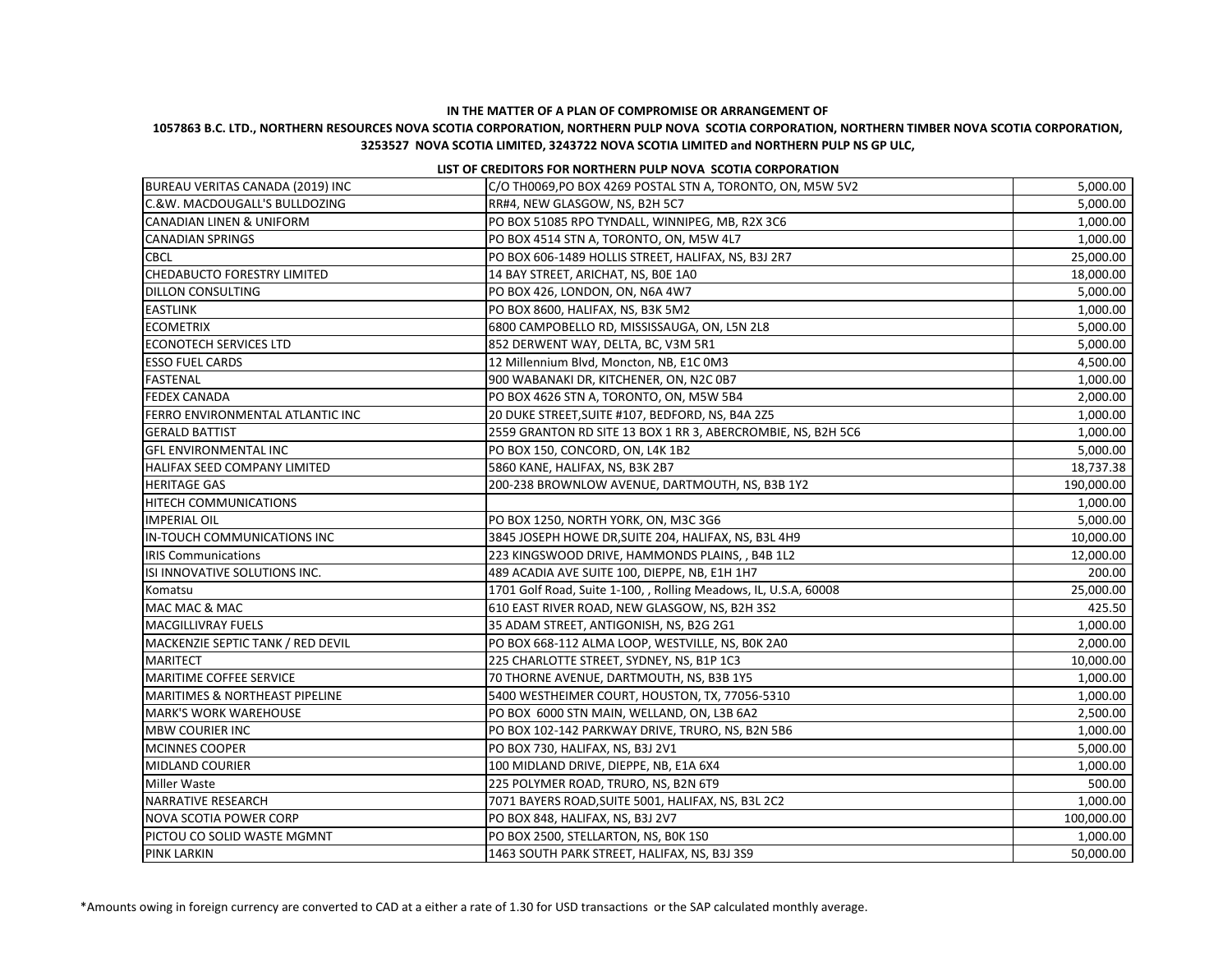## **1057863 B.C. LTD., NORTHERN RESOURCES NOVA SCOTIA CORPORATION, NORTHERN PULP NOVA SCOTIA CORPORATION, NORTHERN TIMBER NOVA SCOTIA CORPORATION, 3253527 NOVA SCOTIA LIMITED, 3243722 NOVA SCOTIA LIMITED and NORTHERN PULP NS GP ULC,**

#### **LIST OF CREDITORS FOR NORTHERN PULP NOVA SCOTIA CORPORATION**

| PRAXAIR                                             | CP 3719 STN B, MONTREAL, QC, H3B 3L7                               | 50,000.00    |
|-----------------------------------------------------|--------------------------------------------------------------------|--------------|
| PUBLIC AFFAIRS ATLANTIC INC                         | SUITE 1620-1801 HOLLIS ST., HALIFAX, NS, B3J 3N4                   | 2,500.00     |
| Purolator                                           | PO BOX 4800 STN MAIN, CONCORD, ON, L4K 0K1                         | 1,000.00     |
| <b>RBC Visa</b>                                     | PO Box 57100, Etobicoke, ON, M8Y 3Y2                               | 310.00       |
| <b>RYDER TRUCK</b>                                  | 80 MACDONALD AVE, DARTMOUTH, NS, B3B 1V8                           | 7,500.00     |
| <b>SCOTIA RECYCLING LIMITED</b>                     | PO BOX 142, HANTSPORT, NS, B0P 1P0                                 | 1,000.00     |
| <b>SCOTSBURN LUMBER</b>                             | PO BOX 979-65 CONDON ROAD, SCOTSBURN, NS, BOK 1RO                  | 103,538.92   |
| <b>SCOTT MACLEAN</b>                                | 338 FREDERICK STREET, NEW GLASGOW, NS, B2H 3N8                     | 1,000.00     |
| <b>STANTEC</b>                                      | PO BOX 578, STN M, CALGARY, AB, T2P 2J2                            | 5,000.00     |
| Suncor                                              | 1ST FLOOR 2489 NORTH SHERIDAN WAY-BLDG B, MISSISSAUGA, ON, L5K 1A8 | 750.00       |
| <b>SWEEPS PAVEMENT MARKINGS</b>                     | 1323 SALMON RIVER ROAD, TRURO, NS, B6L 4C9                         | 2,500.00     |
| <b>TELUS MOBILITY</b>                               | PO BOX 5300, BURLINGTON, ON, L7R 4S8                               | 4,000.00     |
| TERRRAPURE                                          | 11 BROWN AVE., DARTMOUTH, NS, B3B 1Z7                              | 1,250,000.00 |
| THYSSEN KRUPP ELEVATOR                              | C/O T10451C/U,PO BOX 4687,STN A, TORONTO, ON, M5W 6B5              | 1,000.00     |
| TOWERS WATSON CANADA INC                            | SUITE 1701, SOUTH TOWER, TORONTO, ON, M4W 3T6                      | 1,000.00     |
| <b>ULTRAMAR</b>                                     | PO BOX 728 STN CENTRAL, HALIFAX, NS, B3J 0A5                       | 1,000.00     |
| <b>UNIFOR</b>                                       | 205 PLACER COURT, TORONTO, ON, M2H 3H9                             | 1,000.00     |
| VALMET                                              | 3100 WESTINGHOUSE STREET, TROIS-RIVIERES, QC, G9A 5E1              | 250,000.00   |
| <b>WENRUI</b>                                       | NO 287 WEIXU SOUTH ROAD, ANQIU, China                              | 260,845.31   |
| <b>WINDWARD PROPERTIES LTD</b>                      | PO BOX 424, NEW GLASGOW, NS, B2H 5E5                               | 2,000.00     |
| <b>WOOD WYANT INC</b>                               | 27 FIELDING AVE., DARTMOUTH, NS, B3B 1C9                           | 1,000.00     |
| <b>CANADA REVENUE AGENCY</b>                        | 145 HOBSON LAKE DR SUITE 100, HALIFAX, NS, B3S 0J1                 | 26,432.00    |
| <b>EMPLOYEE SEVERANCE AND CONTINUATION PAYMENTS</b> |                                                                    | 7,120,000.00 |
| 303129 NOVA SCOTIA LIMITED                          | 174 MILL ROAD, BEAVER MEADOW, NS, B2G 2K8                          | 10,524.75    |
| 3285255 NOVA SCOTIA LIMITED                         | PO BOX 876, Dartmouth, NS, B2Y 3Z5                                 | 10,000.00    |
| 3285297 NOVA SCOTIA LIMITED                         | 12873 #2 Hwy, Lower Onslow, NS, B6L 5G1                            | 53,363.89    |
| 3300725 NOVA SCOTIA LIMITED                         | 1019 Prince Street, Suite B, Truro, NS, B2N 1H7                    | 925.25       |
| ALEX HATCHER                                        | 1969 LONG STRETCH ROAD RR#1, WEST BAY, NS, BOE 3LO                 | 1,469.84     |
| <b>ALEX FEIX</b>                                    | PO BOX 12, TATAMAGOUCHE, NS, BOK 1VO                               | 4,134.00     |
| ALEXANDER A MACDONALD                               | SOUTHWEST MABOU, SOUTHWEST MABOU, NS, BOE 2W0                      | 2,537.91     |
| <b>ALLISON HARRY ATWELL</b>                         | 862 FALMOUTH BACK ROAD, FALMOUTH, NS, B0P 1L0                      | 7,119.25     |
| AMET FARMS INC                                      | 141 SIMON CAMERON RD, TATAMAGOUCHE, NS, BOK 1VO                    | 1,590.87     |
| <b>AMHERST FORESTRY LIMITED</b>                     | 519 PRINCE ST., TRURO, NS, B2N 1E8                                 | 5,947.67     |
| <b>ANGUS A MACLEAN</b>                              | 508 DUNMORE ROAD, DUNMORE, NS, BOE 2WO                             | 1,051.99     |
| <b>ANGUS ANTHONY MACDONALD</b>                      | 10078 HWY #19, SOUTHWEST MABOU, NS, BOE 2WO                        | 4,999.52     |
| <b>ANGUS JAMES BONNYMAN</b>                         | PO BOX 8, TATAMAGOUCHE, NS, BOK 1VO                                | 2,333.13     |
| <b>ANNAPOLIS FORESTRY HOLDINGS LIMITED</b>          | 12873 #2 Hwy, Lower Onslow, NS, B6L 5G1                            | 45,429.78    |
| <b>ANTHONY BROS. ENTERPRISES LTD -</b>              | 6251 HWY 354, KENNETCOOK, NS, BON 1PO                              | 4,082.00     |
| <b>ARCFOR INCORPORATED</b>                          | 125 SHORE ROAD, CLIFTON, NS, B6L 1T4                               | 6,991.22     |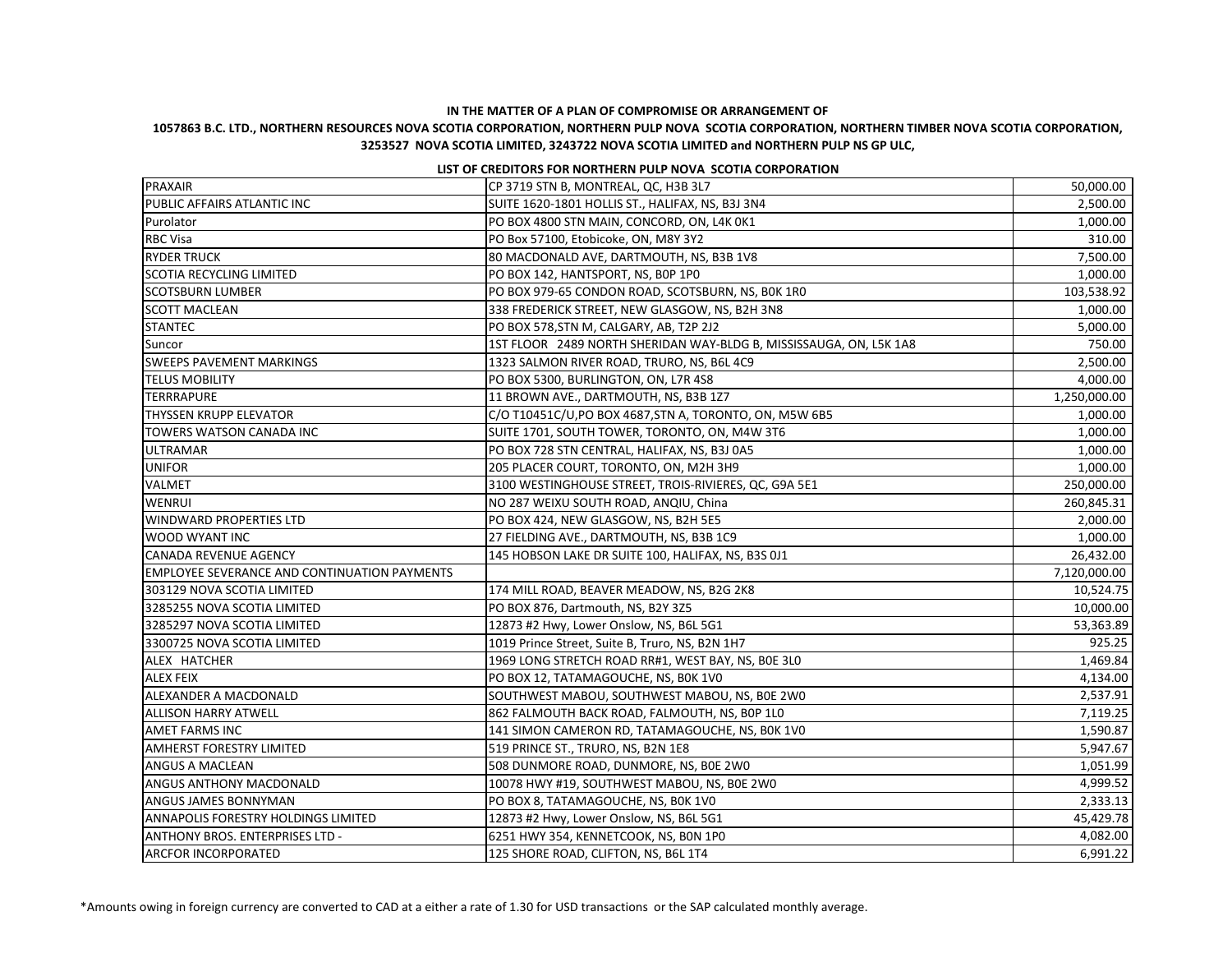## **1057863 B.C. LTD., NORTHERN RESOURCES NOVA SCOTIA CORPORATION, NORTHERN PULP NOVA SCOTIA CORPORATION, NORTHERN TIMBER NOVA SCOTIA CORPORATION, 3253527 NOVA SCOTIA LIMITED, 3243722 NOVA SCOTIA LIMITED and NORTHERN PULP NS GP ULC,**

#### **LIST OF CREDITORS FOR NORTHERN PULP NOVA SCOTIA CORPORATION**

| <b>ARTHUR PUGSLEY ENTERPRISES LIMITED</b>   | PO BOX 59-50 LITTLE YORK ROAD, FIVE ISLANDS, NS, BOM 1KO | 14,179.59 |
|---------------------------------------------|----------------------------------------------------------|-----------|
| <b>ARTHUR ROBERT FUNKE</b>                  | 4982 HWY #245 DOCTORS BROOK, ANTIGONISH, NS, B2G 2L1     | 7,914.75  |
| <b>BALAMORE FARM LIMITED</b>                | 8920 HWY #2, GREAT VILLAGE, NS, BOM 1L0                  | 2,120.39  |
| Barbara MacCuish                            | PO Box 67, Bonanza, AB, T0H 0K0                          | 2,691.00  |
| <b>BARRY JAMES CARRIGAN</b>                 | 29 ADELAIDE STREET, TRURO, NS, B2N 4W7                   | 225.55    |
| <b>BEAVER LUMBER COMPANY LIMITED</b>        | RR #1, HOPEWELL, NS, BOK 1CO                             | 2,683.39  |
| Bernhard and LINDA P. LOEWEN                | 1285 Findlay Roa, Uper Kennet, NS, BON 2LO               | 3,472.04  |
| Berryblue Farms Ltd (Glencoe) Lot 2         | 3819 East River West Side Road, St Paul's, NS, BOK 1BO   | 1,127.78  |
| <b>BMJ INVESTMENTS LIMITED</b>              | 6259 HWY #10, NEW GERMANY, NS, BOR 1E0                   | 9,728.92  |
| <b>BONNYMAN &amp; BYERS LIMITED</b>         | PO BOX 206-681 LOOP 311, TATAMAGOUCHE, NS, BOK 1VO       | 79,770.37 |
| <b>BRIAN WILLIAM D ALLEN</b>                | LG MACGILLIVARY RR#3, PARRSBORO, NS, BOM 1SO             | 7,538.56  |
| <b>BROOKFIELD LUMBER COMPANY LIMITED</b>    | PO BOX 36 592 HWY #2, BROOKFIELD, NS, BON 1CO            | 5,280.85  |
| C & G YORKE CONSTRUCTION LTD                | 97 BROOKLAND ROAD, SALT SPRINGS, NS, BOK 1PO             | 1,991.81  |
| CANDACE TATTRIE                             | LG MACGILLIVARY RR#3, PARRSBORO, NS, BOM 1S1             | 2,651.39  |
| <b>CANSO FORESTRY LIMITED</b>               | 14 BAY SREET, ARICHAT, NS, BOE 1AO                       | 32,795.53 |
| <b>CENTURY FORESTRY CONSULTANTS LIMITED</b> | PO BOX 454-285 HARRIS RD, PICTOU, NS, BOK 1HO            | 3,669.30  |
| <b>CHARLENE LANGILLE</b>                    | 6204 THOMPSON ROAD, PUGWASH JUNCTION, NS, BOK 1MO        | 3,077.75  |
| <b>CHARLENE MARIE JAMIESON</b>              | 7675 PICTOU LANDING ROAD, CHANCE HARBOUR, NS, BOK 1X0    | 8,960.25  |
| <b>CHARLES C GREENOUGH</b>                  | PO BOX 34-152 FAIRWAY AVE, STEWIACKE, NS, BON 2J0        | 5,521.14  |
| <b>CHARLES HARRIS PATTERSON</b>             | PO BOX 34-152 FAIRWAY AVE, STEWIACKE, NS, BON 2J0        | 3,192.46  |
| <b>CHEDABUCTO FORESTRY LIMITED</b>          | 14 BAY STREET, ARICHAT, NS, BOE 1A0                      | 56,568.74 |
| <b>CHRISTOPHER BRUCE JENKINS</b>            | PO BOX 1530,60 4TH STREET, STELLARTON, NS, BOK 1SO       | 3,406.42  |
| <b>CLARENCE ROSS FRASER</b>                 | 1696 RR#3 SALTSPRINGS, PICTOU, NS, BOK 1PO               | 1,064.62  |
| <b>CRAIG NICHOLS FARMS LIMITED</b>          | 6640 AYLESFORD STREET, AYLESFORD, NS, BOP 1CO            | 2,074.81  |
| DANNY BARKHOUSE                             | PO BOX 78, 5 MAPLE LANE, NEW PORT, NS, BON 2A0           | 4,775.22  |
| DANNY GILLIS                                | 655 RR#2 HAWTHORNE ROAD, PORT HOOD, NS, BOE 2W0          | 14,383.16 |
| DANNY EMERY HARVEY                          | 7861 HWY #354, GORMANVILLE, NS, BON 1PO                  | 3,283.37  |
| DARCAR LAND HOLDINGS LIMITED                | 4099 HIGHWAY 204 RR 3, AMHERST, NS, B4H 3Y1              | 13,762.67 |
| Darcy and Margo Merryweather                | 130 WILLIAM RUSSELL ROAD, BROOKFIELD, NS, BON 1CO        | 7,546.50  |
| DARLENE TURNBULL                            | 1361 HWY #246, WENTWORTH, NS, BOM 1Z0                    | 951.19    |
| DARRIN AUBREY CARTER                        | 4099 HIGHWAY 204 RR 3, AMHERST, NS, B4H 3Y1              | 19,664.61 |
| <b>DAVID ARTHUR KENNEDY</b>                 | 2822 HWY 289, MIDDLE STEWIACKE, NS, BON 1CO              | 11,912.10 |
| DAVID COLIN MACDONALD                       | 63 Collie A. MacDonald Road, Doctor's Brook, NS, B2G 2LY | 309.36    |
| DAVID HAROLD GEORGE WINSOR                  | PO BOX 206-681 LOOP 311, TATAMAGOUCHE, NS, BOK 1VO       | 3,278.40  |
| DAVID MICHAEL FAULKNER                      | R R # 1, BASS RIVER, NS, BOM 1BO                         | 935.90    |
| DAVID WILLIAM MACPHERSON                    | 2767 RR#1 NORTH WALLACE ROAD, WALLACE, NS, BOK 1YO       | 4,440.52  |
| <b>DEBORAH ANNE MATHESON</b>                | 12069 WESTSIDE ROAD, VERNON, BC, V1H 2A5                 | 1,258.19  |
| <b>DENISE M JARVIS</b>                      | 2892 AYLESFORD ROAD, AYLESFORD, NS, BOP 1CO              | 1,346.52  |
| <b>DEREK SAMUEL GLADNEY</b>                 | 875 SYLVESTER ROAD, WESTVILLE DURHAM, NS, BOK 2A0        | 9,644.70  |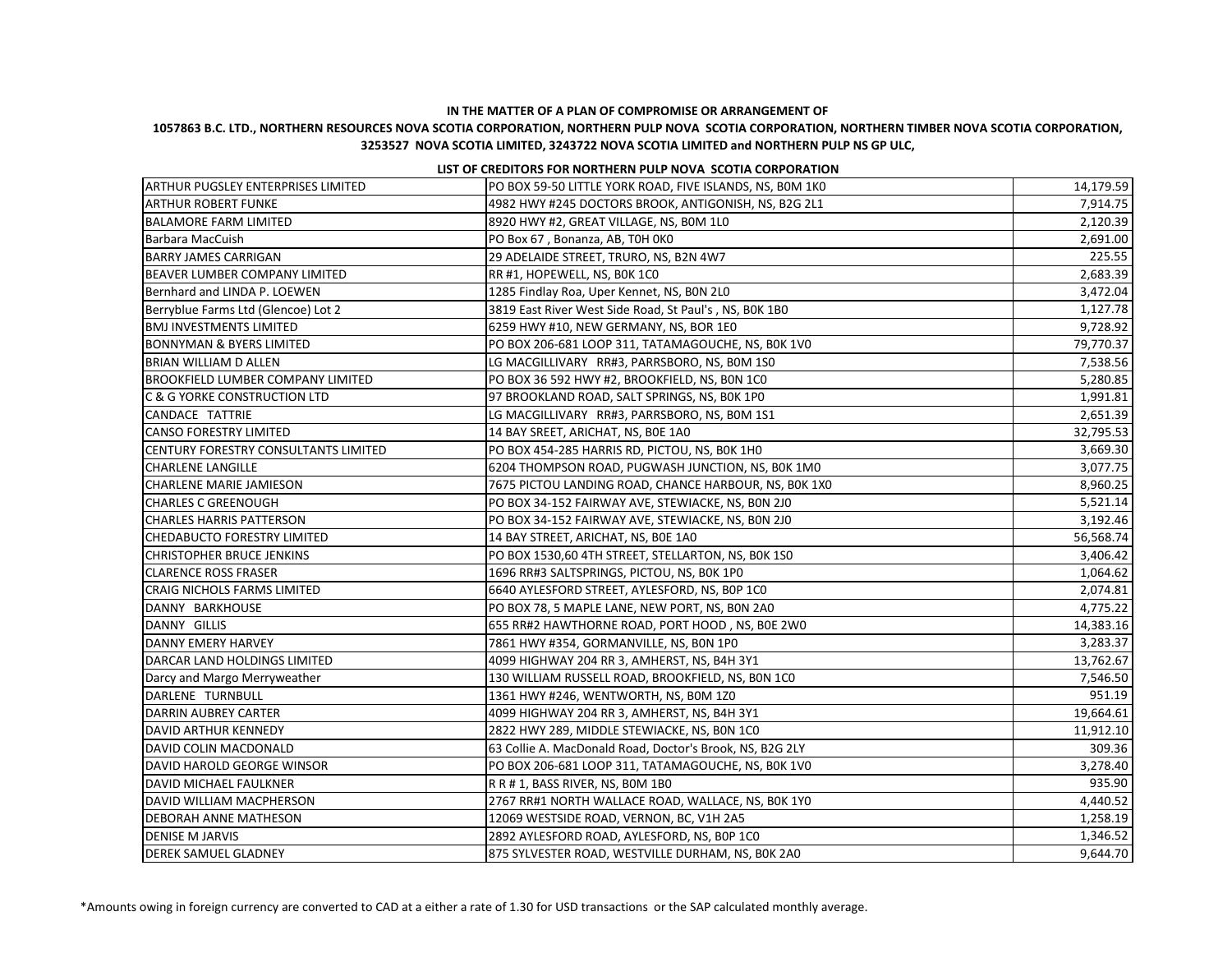## **1057863 B.C. LTD., NORTHERN RESOURCES NOVA SCOTIA CORPORATION, NORTHERN PULP NOVA SCOTIA CORPORATION, NORTHERN TIMBER NOVA SCOTIA CORPORATION, 3253527 NOVA SCOTIA LIMITED, 3243722 NOVA SCOTIA LIMITED and NORTHERN PULP NS GP ULC,**

#### **LIST OF CREDITORS FOR NORTHERN PULP NOVA SCOTIA CORPORATION**

| DONALD FRASER MILLER                           | RR#3-2636 WEST RIVER EAST SIDE, SALTSPRINGS, NS, BOK 1P0   | 2,457.03  |
|------------------------------------------------|------------------------------------------------------------|-----------|
| DONALD PATRICK DELANEY                         | 387 RR#4 Beaver Road, Antigonish, NS, B2G 2L2              | 6,613.79  |
| DORIS ELIZABETH KENNEDY                        | 2810 HWY # 289, MIDDLE STEWIACKE, NS, BON 1CO              | 8,269.39  |
| DOUGLAS ROSS                                   | 366 ROSSFIELD ROAD, ROSSFIELD, NS, BOK 1A0                 | 4,080.09  |
| <b>DRYBROOK FOREST PRODUCTS LIMITED</b>        | RR #1-496 BARNEY'S RIVER ROAD, BARNEY'S RIVER, NS, BOK 1A0 | 2,444.23  |
| <b>DUNCAN LEE LUNN</b>                         | LG MACGILLIVARY RR#3, PARRSBORO, NS, BOM 1SO               | 4,796.74  |
| <b>DUSTIN ROBIN MCCABE</b>                     | 1574 LOCH BROOM LOOP ROAD, LOCH BROOM, NS, BOK 2A0         | 2,411.41  |
| <b>EARL STANFORD FRASER</b>                    | 1076 SHORE RD., MERIGOMISH, NS, BOK 1GO                    | 1,192.26  |
| <b>EARLE M SCHURMAN</b>                        | 222 SCHURMAN ROAD, FALMOUTH, NS, B0P 1L0                   | 7,672.71  |
| <b>ELIJAH CLIFFORD LLOY</b>                    | 1760 OHIO EAST RD, OHIO, NS, B2G 2K8                       | 2,419.60  |
| ELIZABETH REID                                 | 1249 WEST ADVOCATE ROAD, PARRSBORO, NS, BOM 1S0            | 24,379.78 |
| ELMSDALE LUMBER COMPANY LIMITED                | 604 HIGHWAY 2, ELMSDALE, NS, B2S 1A7                       | 29,111.55 |
| <b>ENID I CLARK</b>                            | PO BOX 206-681 LOOP 311, TATAMAGOUCHE, NS, BOK 1VO         | 3,797.59  |
| ERIK BALODIS                                   | 2731 WHITEHILL ROAD, HOPEWELL, NS, BOK 1CO                 | 5,053.07  |
| <b>ERNEST GERARD LEDWIDGE</b>                  | 111 HWY 2, ENFIELD, NS, B2T 1C8                            | 16,446.00 |
| <b>FAYE CHERYL ANN LESLIE</b>                  | 4144 WEST RIVER EAST SIDE ROAD, PICTOU, NS, BOK 1HO        | 1,502.39  |
| <b>FELDERSHORE PROPERTIES LIMITED</b>          | 125 SHORE ROAD, CLIFTON, NS, B6L 1T4                       | 4,908.17  |
| <b>FERONA HOLDINGS LIMITED</b>                 | 519 PRINCE ST., TRURO, NS, B2N 1E8                         | 14,165.10 |
| <b>FIVE ISLANDS FOREST DEVELOPMENT LIMITED</b> | 519 PRINCE STREET, TRURO, NS, B2N 1E8                      | 40,304.55 |
| <b>FRANCIS LESTER HILTZ</b>                    | 1496 FORTIES ROAD, NEW ROSS, NS, BOJ 2M0                   | 3,122.52  |
| <b>FREEMAN OSBORNE COX</b>                     | PO BOX 29, UPPER STEWIACKE, NS, BON 2PO                    | 1,034.25  |
| <b>G &amp; N FORESTRY SERVICES LIMITED</b>     | PO BOX 34-152 FAIRWAY AVE, STEWIACKE, NS, BON 2J0          | 27,757.20 |
| GARY COLLINS                                   | PO BOX 34-152 FAIRWAY AVE, STEWIACKE, NS, BON 2J0          | 8,921.54  |
| <b>GARY A FAULKENHAM</b>                       | RR#1-9611 HWY 8, CALEDONIA, NS, BOT 1BO                    | 3,476.83  |
| <b>GEORGE ALLAN BEZANSON</b>                   | 1573 SCOTSBURN ROAD, PICTOU, NS, BOK 1RO                   | 6,106.44  |
| <b>GEORGE KENNETH STEWART</b>                  | 2 SUTHERLAND RD, DURHAM, NS, BOK 1HO                       | 2,118.00  |
| <b>GEORGE WESLEY REID</b>                      | LG MACGILLIVARY RR#3, PARRSBORO, NS, BOM 1SO               | 1,353.79  |
| <b>GILFORD HILTON MOORE</b>                    | 44 SACKVILLE CROSS ROAD, LOWER SACKVILLE, NS, B4C 2M3      | 7,124.96  |
| <b>GLEN PETER ROSSE</b>                        | 1712 PORTAGE AVE, UNIT 1611, WINNIPEG, MB, R3J 0E3         | 4,132.53  |
| <b>GRANT SUTHERLAND PATTISON</b>               | 6473 # 7 HIGHWAY, GATEZ BROOK, NS, BOJ 1N0                 | 4,608.98  |
| <b>GREEN FOREST COMPANY LIMITED</b>            | 65 VALLEY VIEW DRIVE, RR#1, BROOKFIELD, NS, BON 1CO        | 10,688.03 |
| HJS FARMS LIMITED                              | 54 THOMPSON STREET, ANTIGONISH, NS, B2G 1E4                | 25,386.63 |
| <b>HORSEPOWER HOTEL INC</b>                    | 141 SIMON CAMERON RD, TATAMAGOUCHE, NS, BOK 1VO            | 4,266.18  |
| <b>ISTA GLEN MARA INC</b>                      | LG MACGILLIVARY RR#3, PARRSBORO, NS, BOM 1SO               | 1,282.04  |
| JACOB E. FISHER                                | 4867 NO.6 HWY, SHINIMICAS, NS, B4H 3Y2                     | 1,331.56  |
| JACOB EDWIN DEHAAN                             | PO BOX 94, PICTOU, NS, BOK 1HO                             | 1,648.29  |
| JAMES D MACLELLAN                              | 721 BAY ROAD, DUXBURY, MA, 2332                            | 7,584.00  |
| JAMES JR LEGGATE                               | 6079 FIVE MILE RIVER, HANTS CO., NS, BON 2LO               | 2,648.02  |
| JEFFREY LEANDER DAVID NEWTON                   | 1076 Stewiacke Road, West St. Andrews, NS, BON 2J0         | 1,975.20  |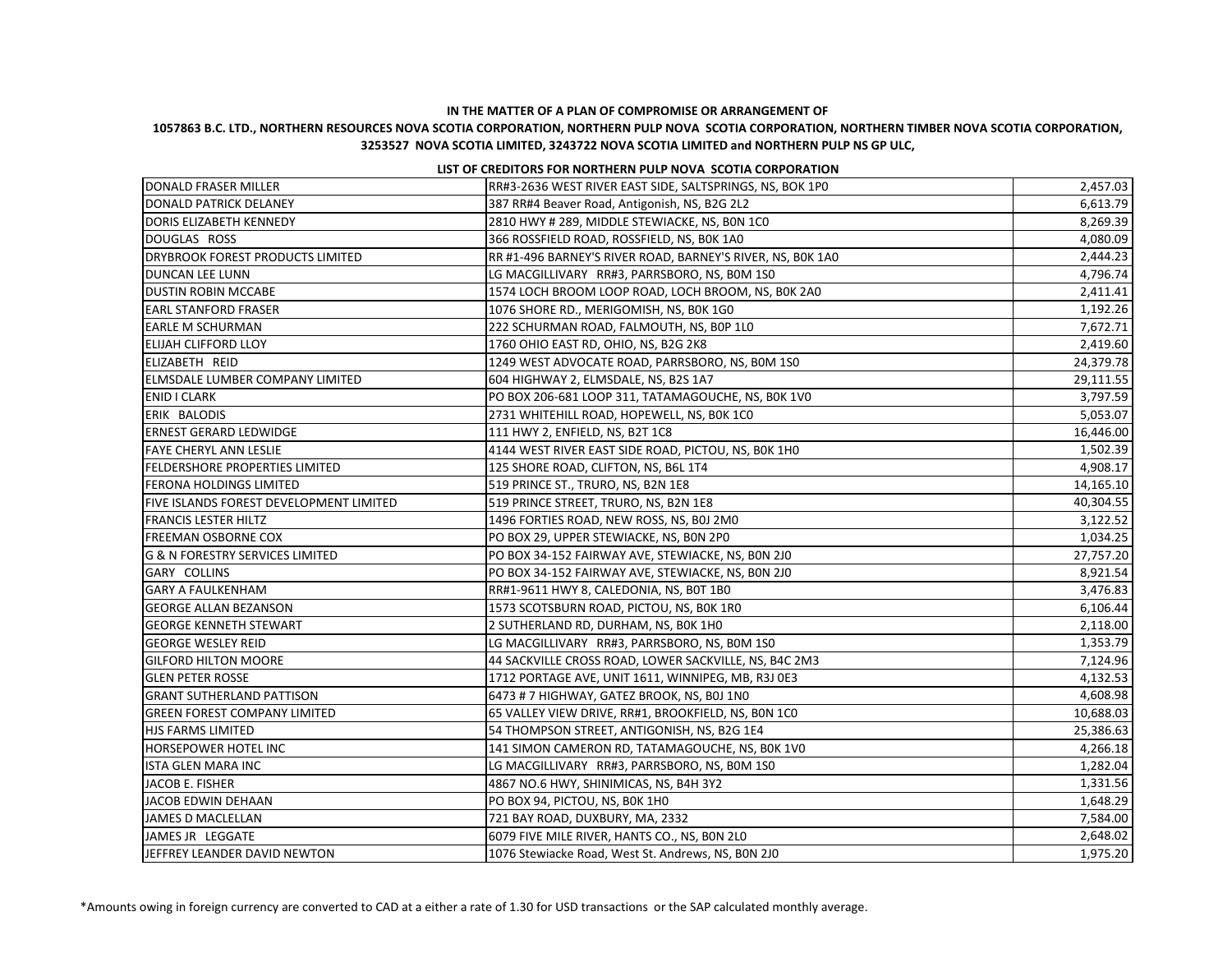## **1057863 B.C. LTD., NORTHERN RESOURCES NOVA SCOTIA CORPORATION, NORTHERN PULP NOVA SCOTIA CORPORATION, NORTHERN TIMBER NOVA SCOTIA CORPORATION, 3253527 NOVA SCOTIA LIMITED, 3243722 NOVA SCOTIA LIMITED and NORTHERN PULP NS GP ULC,**

#### **LIST OF CREDITORS FOR NORTHERN PULP NOVA SCOTIA CORPORATION**

| JO-ANN LOUISE LUDDINGTON                 | RR#1, 1800 EASTSIDE ROAd, BRIDGEVILLE, NS, BOK 1BO             | 1,550.39  |
|------------------------------------------|----------------------------------------------------------------|-----------|
| JOHN ALFRED TURNER                       | 690 RR#1 LAKE RAMSAY ROAD, NEW ROSS, NS, BOJ 2M0               | 3,363.20  |
| JOHN E COLLINS                           | 48 MILL ROAD, PO BOX 199, NEW ROSS, NS, BOJ 2M0                | 16,716.26 |
| JOHN LEWIS SULLIVAN                      | 5 SCOTIA DRIVE, NEW MINAS, NS, B4N 3Z9                         | 15,444.94 |
| JOHN PETER BLANCHARD                     | 33 SECOND COURT, VALLEY, NS, B6L 2T6                           | 2,953.09  |
| <b>JUDITH LEWIS</b>                      | 5535 HWY #2, PO BOX 2, BASS RIVER, NS, BOM 1BO                 | 3,107.00  |
| KANOA R. ISENOR AND KELSI M. CARTER      | 3038 OLD GUYSBOROUGH ROAD, DEVON, NS, B2T 1B9                  | 3,766.75  |
| <b>KARL HUGH CRAWFORD</b>                | PO BOX 386, SCOTSBURN, NS, BOK 1RO                             | 20,766.15 |
| <b>KATHY FERN GRACE</b>                  | RR#1 410 Hwy 215, Walton, NS, BON 2RO                          | 2,678.98  |
| <b>KATY MOORE FARM LIMITED</b>           | 61 SINCLAIR STREET, DARTMOUTH, NS, B2Y 1R7                     | 6,425.16  |
| KIMBERLEY ANN COOK                       | 167 GEORGE STREET, SYDNEY, NS, B1P 1J1                         | 2,299.43  |
| KIMBERLY JEAN NEWTON                     | 1076 Stewiacke Road, West St. Andrews, NS, BON 2J0             | 18,440.00 |
| L.G. MACGILLIVARY & SON LUMBERING LIMIT* | LG MACGILLIVARY RR#3, PARRSBORO, NS, BOM 1S0                   | 16,908.13 |
| LACEY FISHER                             | 4867 NO.6 HWY, SHINIMICAS, NS, B4H 3Y2                         | 18,670.67 |
| LANSDOWNE FOREST MANAGEMENT LIMITED      | 519 PRINCE ST, TRURO, NS, B2N 1E8                              | 1,516.38  |
| <b>LEONARD A MATTIE</b>                  | 15 GILFOY ROAD, ANTIGONISH, NS, B2G 0B4                        | 8,157.53  |
| LLOYD DOUGLAS LATHAM                     | 659 ALMA ROAD, WESTVILLE, NS, BOK 2A0                          | 4,338.49  |
| <b>LOOKE CANCUT LIMITED</b>              | 2061 BARSS CORNER ROAD, BARSS CORNER, NS, BOR 1A0              | 29,173.94 |
| LORNE DEVELOPMENT LIMITED                | PO BOX 486-174 ARCHIMEDES STREET, NEW GLASGOW, NS, B2H 5E5     | 3,302.15  |
| LORNE RESOURCES COMPANY LIMITED          | RR #1, HOPEWELL, NS, BOK 1CO                                   | 19,433.30 |
| MARGARET SCHMITT                         | RR #4, RIVER JOHN, NS, BOK 1VO                                 | 2,251.48  |
| MARGO LYNNE MERRYWEATHER                 | 130 WILLIAM RUSSELL ROAD, BROOKFIELD, NS, BON 1CO              | 6,524.01  |
| MARJORY DAVIS                            | 6781 ST. PETERS FOURCHU ROAD, FRAMBOISE INTERVALE, NS, B2J 1E3 | 4,366.64  |
| MARY A STEVENSON                         | 141 SIMON CAMERON RD, TATAMAGOUCHE, NS, BOK 1VO                | 3,862.56  |
| MATTHEW H NELSON                         | PO BOX 51, BROOKFIELD, NS, BON 1CO                             | 1,674.44  |
| MAYFLOWER FORESTRY LIMITED               | 14 BAY STREET, ARICHAT, NS, BOE 1AO                            | 3,419.57  |
| <b>MEGAN FAITH FOOTE</b>                 | 17321 TWP ROAD 543, YELLOWHEAD COUNTY, AB, T7E 3N6             | 645.13    |
| MELVIN STANLEY WAMBOLT                   | 1543 PASSAGE RD, SHEET HARBOUR PASSAGE, NS, B0J 3B0            | 2,765.23  |
| MICHAEL C ISENOR                         | 122 MILL ROAD, LATTIES BROOK, NS, BON 2L0                      | 10,327.49 |
| MICHAEL SMITH JOUDREY                    | RR#2 Mountain Road, River John, NS, BOK 1NO                    | 2,600.00  |
| <b>MORRIS LEMERT ETTINGER</b>            | 12301 DEFOE ROAD, BURNS LAKE, BC, VOJ 1E1                      | 5,309.53  |
| NICHOLAS DRYSDALE FELDERHOF              | 3135 CAPE CLIFF ROAD, PUGWASH, NS, BOK 1L0                     | 3,744.58  |
| NORTHERN BLUE HOLDINGS LIMITED           | PO BOX 206, TATAMAGOUCHE, NS, BOK 1VO                          | 6,246.99  |
| <b>INORTHSTAR FORESTRY LIMITED</b>       | 14 BAY STREET, ARICHAT, NS, BOE 1AO                            | 2,276.71  |
| <b>JOWEN PUTNAM</b>                      | 332 UPPER DEBERT RIVER ROAD, DEBERT, NS, BOM 1GO               | 2,315.81  |
| PAUL A. FELTRIN                          | 8 HARRIS ROAD, HALIFAX, NS, B2Y 3J3                            | 7,969.00  |
| <b>PAUL GERARD MACEACHERN</b>            | RR #4, ANTIGONISH, NS, B2G 2L2                                 | 1,161.56  |
| PAUL RAYMOND PATRIQUIN                   | 636 BASELINE ROAD RR#1, LONDONDERRY, NS, BOM 1M0               | 1,205.96  |
| <b>PAUL WILLIAM BECKMAN</b>              | PO BOX 34-152 FAIRWAY AVE, STEWIACKE, NS, BON 2J0              | 6,099.43  |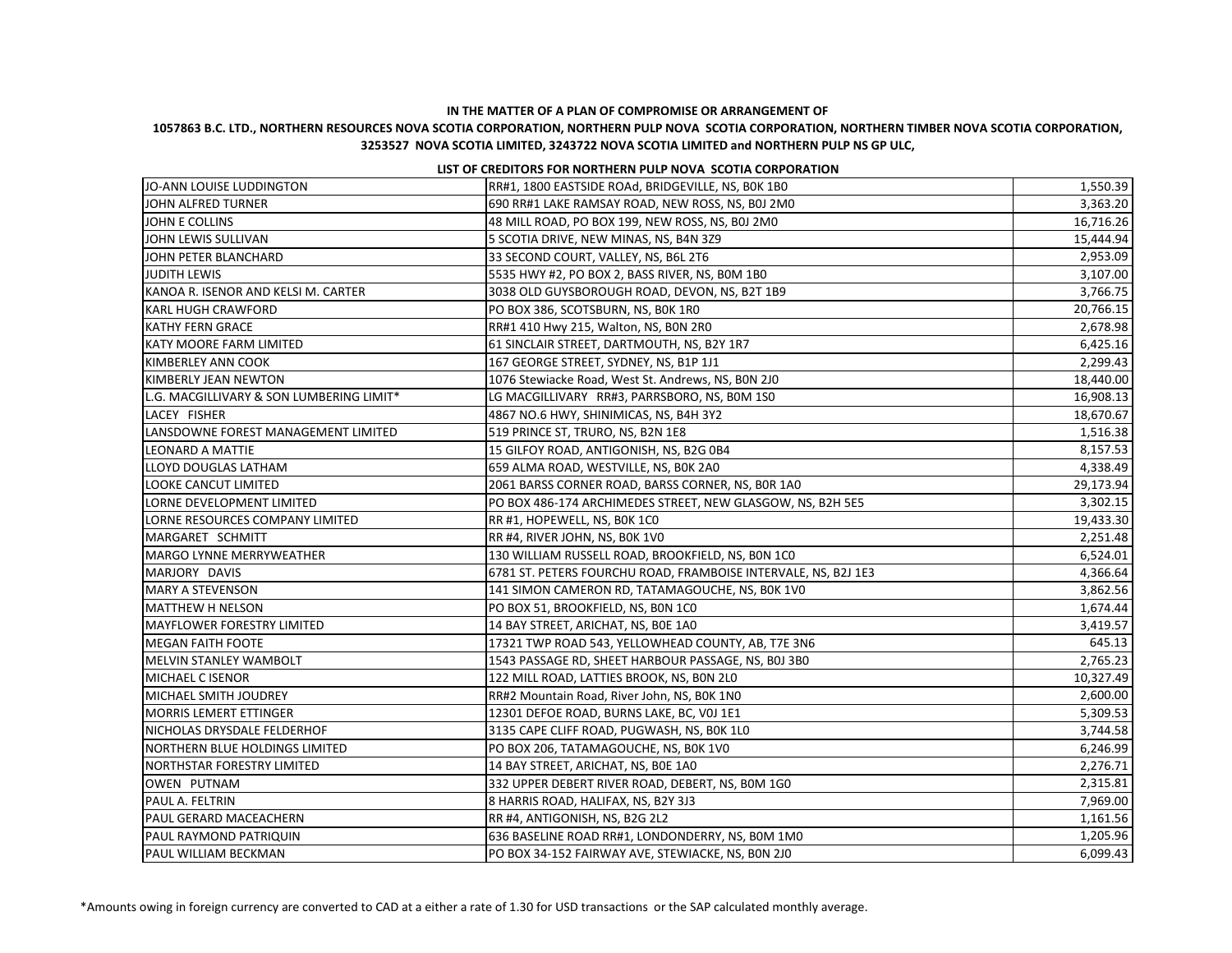## **1057863 B.C. LTD., NORTHERN RESOURCES NOVA SCOTIA CORPORATION, NORTHERN PULP NOVA SCOTIA CORPORATION, NORTHERN TIMBER NOVA SCOTIA CORPORATION, 3253527 NOVA SCOTIA LIMITED, 3243722 NOVA SCOTIA LIMITED and NORTHERN PULP NS GP ULC,**

#### **LIST OF CREDITORS FOR NORTHERN PULP NOVA SCOTIA CORPORATION**

| <b>PROVINCEWIDE HOLDINGS LTD</b>     | 61 KELDONAN WAY, FALL RIVER, NS, B2T 0B9                    | 8,707.61         |
|--------------------------------------|-------------------------------------------------------------|------------------|
| <b>RALPH DANIEL MACDONALD</b>        | LG MACGILLIVARY RR#3, PARRSBORO, NS, BOM 1S1                | 1,497.19         |
| <b>RALPH RODNEY SANFORD</b>          | PO Box 2391, Windsor, NS, BON 2TO                           | 3,647.13         |
| RANDALL PARKS                        | 104 WOODLAWN LANE, NEW MARYLAND, NB, E3C 1J8                | 11,098.98        |
| RAYMOND ROSSE                        | 10 OAKWOOD COURT, DARTMOUTH, NS, B2W 5P7                    | 740.89           |
| <b>REGINALD C SILL</b>               | 3091 HWY289, BROOKFIELD, NS, BON 1CO                        | 1,093.60         |
| RMSENERGY LTD.                       | 1383 MT THOM ROAD, SALT SPRINGS, NS, BOK 1PO                | 7,173.95         |
| <b>ROBERT REGINALD BURNS</b>         | 1613 MILLSVILLE ROAD RR #2, SCOTSBURN, NS, BOK 1RO          | 1,620.60         |
| <b>ROBERT RODNEY KINCAID</b>         | 34 PINE GROOVE AVE, NORTH RIVER, NS, B6L 6T1                | 1,462.52         |
| <b>ROBYN LYNN WILSON</b>             | 75 LAVINIA DRIVE, NEW GLASGOW, NS, B2H 1N5                  | 7,297.22         |
| <b>RODNEY DWAYNE MACDONALD</b>       | 1785 HWY 105, QUEENSVILLE, NS, B9A 1R9                      | 10,340.53        |
| RONAL GRAHAM PULP CONTRACTOR LIMITED | 7227 HWY 289, EASTVILLE, NS, BON 2PO                        | 6,397.48         |
| <b>RONALD R MINGO</b>                | 2793 LILYVALE ROAD, TRURO, NS, B2N 5B2                      | 9,760.26         |
| ROSS MACVICAR                        | 42 TERRACE HEIGHTS DR., NEW GLASGOW, NS, B2H 5V3            | 5,306.40         |
| <b>RUSSELL WHITE LUMBER LTD</b>      | PO BOX 27, KENNETCOOK, NS, BON 1PO                          | 700.13           |
| <b>RUTH C HILTZ</b>                  | 125 SHORE ROAD, CLIFTON, NS, B6L 1T4                        | 8,851.83         |
| SARA BONNYMAN                        | 326 MAPLE AVE, TATAMAGOUCHE, NS, BOK 1VO                    | 3,130.70         |
| <b>SHAWN CAMERON SMITH</b>           | 1055 CRESTLINE ROAD, WEST VANCOUVER, BC, V7S 2E3            | 3,753.31         |
| SHEILA SHELLNUT                      | 27 Briarlynn Cres, Cole Harbour, NS, B2V 1K5                | 6,046.89         |
| <b>SILVA TECH LIMITED</b>            | PO BOX 462-785 MACDONALD ROAD, AMHERST, NS, B4H 4A1         | 415.72           |
| <b>SPRINGSIDE HOLDINGS LIMITED</b>   | 7227 HWY 289, EASTVILLE, NS, BON 2PO                        | 43,026.75        |
| STACEY HARVEY                        | 1713 FORTIES RD, FORTIES, NS, BOJ 2M0                       | 7,217.91         |
| <b>STANLEY R MCRAE</b>               | 757 EAST MOUNTAIN RD, MANGANESE MINES, NS, B6L 2E5          | 3,473.87         |
| <b>STEPHEN A RAFUSE</b>              | RR #3 NEWBURNE ROAD, MAHONE BAY, NS, BOJ 2E0                | 14,481.85        |
| <b>STEPHEN GREGORY MCCULLOCH</b>     | 55 Irene Avenue, Lower Sackville, NS, B4E 1H8               | 3,555.98         |
| <b>SUNNY POINT FARMS LIMITED</b>     | 398 Point Road, East Noel, NS, BON 1JO                      | 2,802.86         |
| <b>SUSAN A CREELMAN</b>              | 130 WILLIAM RUSSELL ROAD, BROOKFIELD, NS, BON 1CO           | 34,453.57        |
| SYDNEY HILTZ                         | 922 FORTIES ROAD RR 1, NEW ROSS, NS, BOJ 2MO                | 7,641.82         |
| TIMOTHY ORAN WOODWORTH               | 783 SARTY ROAD, NEW CANADA, NS, B4V 4V9                     | 11,734.05        |
| TROY HERBERT MACLAUGHLIN             | 160 KENNEDY CRT, NEW GLASGOW, NS, B2H 1T9                   | 2,163.53         |
| <b>WAYNE STEWART BROWNELL</b>        | PO BOX 462-785 MACDONALD ROAD, AMHERST, NS, B4H 4A1         | 1,488.98         |
| WHARF ROAD FARMS LTD                 | 720 Main Street, Stewiacke, NS, BON 2J0                     | 1,655.14         |
| <b>WILLIAM DAVID THOMPSON</b>        | 3461 EAST RIVER WEST SIDE ROAD, GLENCOE, NS, BOK 1BO        | 2,676.36         |
| <b>WOLTER LAND ESTATES LTD.</b>      | 125 SHORE ROAD, CLIFTON, NS, B6L 1T4                        | 2,529.02         |
| <b>YVETTE ANN MACDONALD</b>          | 6398 HWY 337, RURAL ROUTE 4, BALLANTYNE'S COVE, NS, B2G 2L2 | 11,480.88        |
|                                      |                                                             |                  |
|                                      | Total                                                       | \$146,359,652.71 |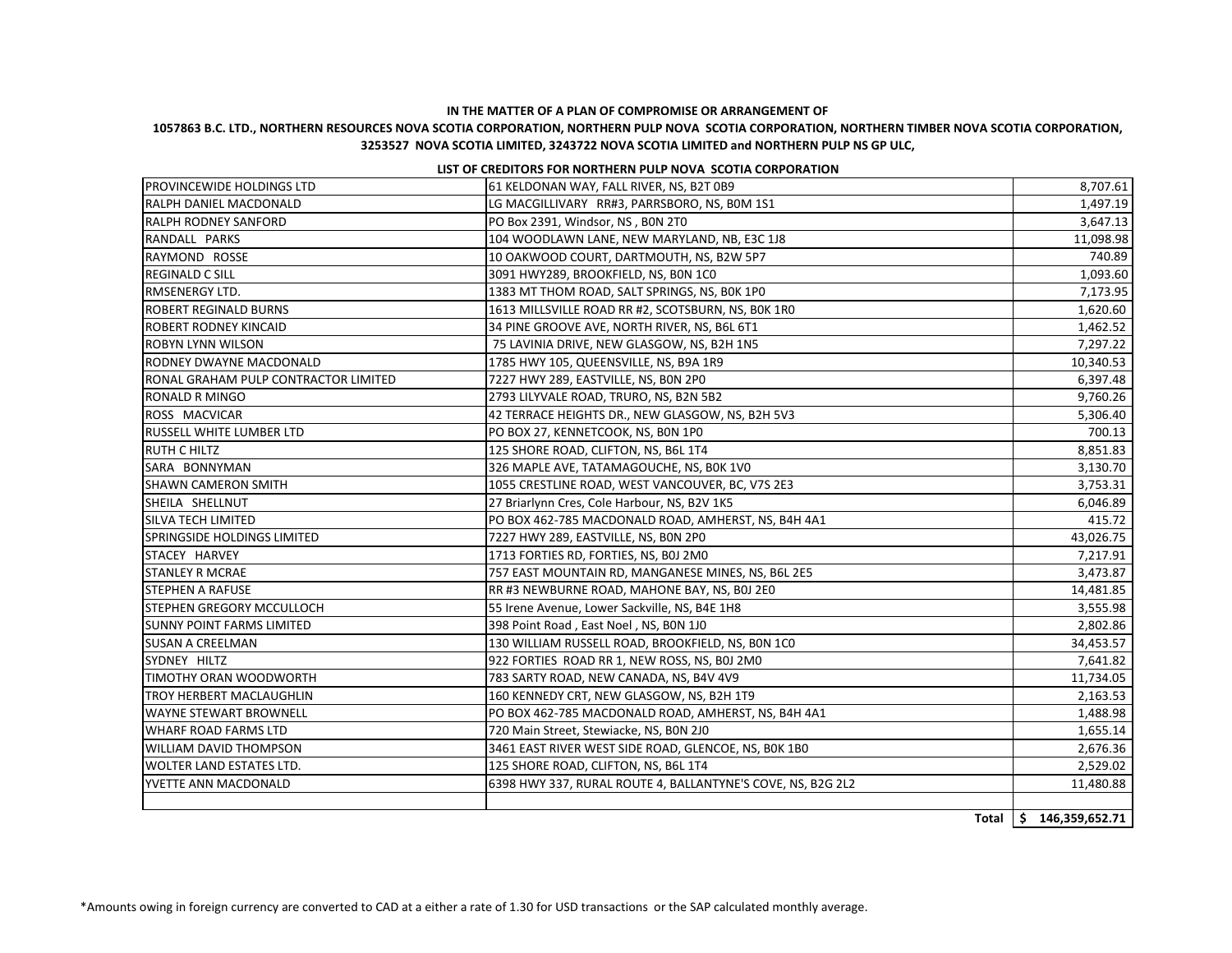# **1057863 B.C. LTD., NORTHERN RESOURCES NOVA SCOTIA CORPORATION, NORTHERN PULP NOVA SCOTIA CORPORATION, NORTHERN TIMBER NOVA SCOTIA CORPORATION, 3253527 NOVA SCOTIA LIMITED, 3243722 NOVA SCOTIA LIMITED and NORTHERN PULP NS GP ULC,**

## **LIST OF CREDITORS FOR NORTHERN TIMBER NOVA SCOTIA CORPORATION**

**SECURED**

|                                |                                                              | <b>AMOUNT DUE</b> |
|--------------------------------|--------------------------------------------------------------|-------------------|
| <b>CREDITOR NAME</b>           | <b>ADDRESS</b>                                               | <b>\$CAD</b>      |
|                                | PO Box 2311, Halifax NS B3J 3C8                              |                   |
| <b>Province of Nova Scotia</b> | Attn: Minister of Economic and Rural Development and Tourism | 64,780,546.45     |
|                                |                                                              |                   |
|                                | <b>Total</b>                                                 | \$64,780,546.45   |

|                      |                | <b>AMOUNT DUE</b> |
|----------------------|----------------|-------------------|
| <b>CREDITOR NAME</b> | <b>ADDRESS</b> | <b>\$CAD</b>      |
|                      |                |                   |
|                      | Total          |                   |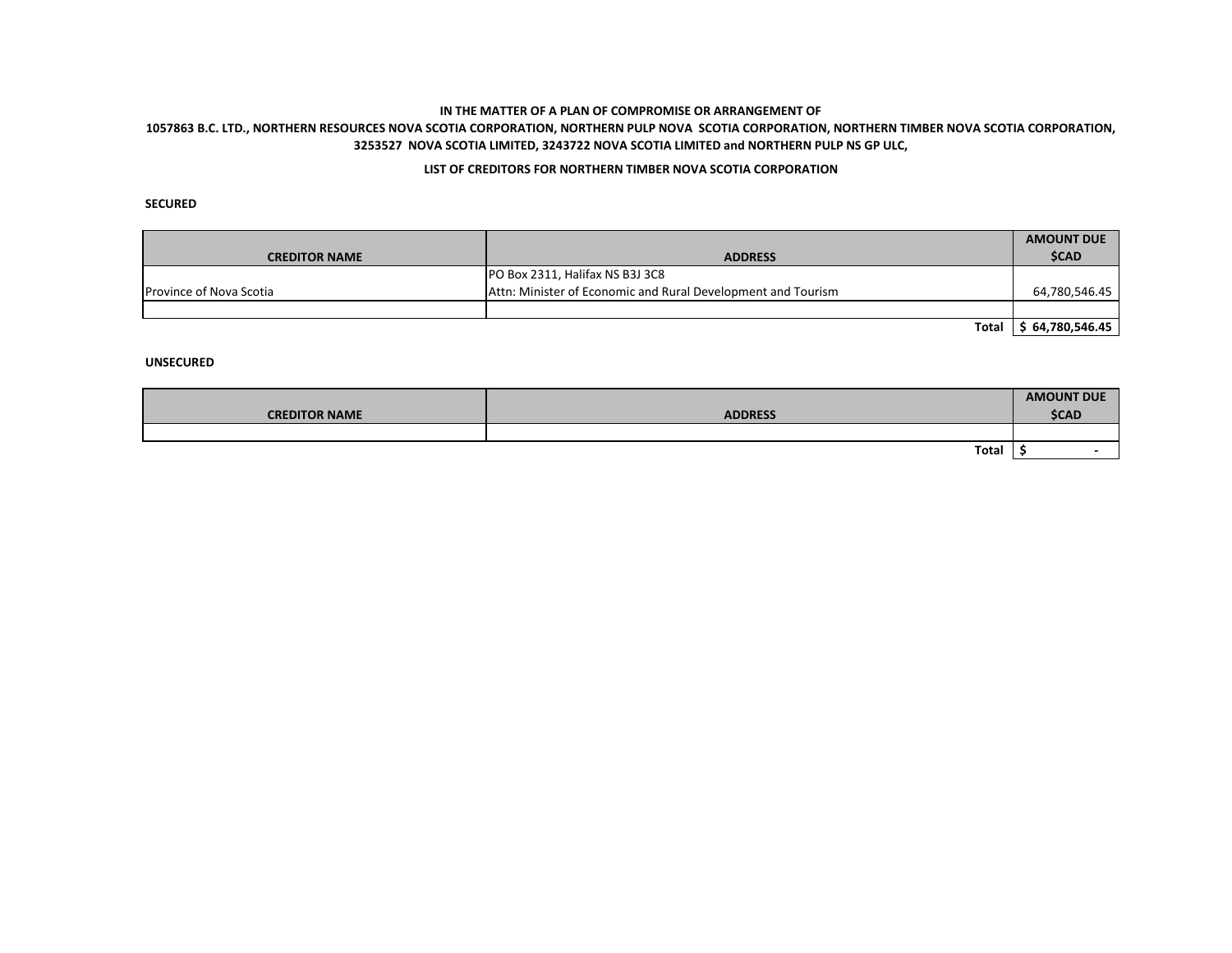# **1057863 B.C. LTD., NORTHERN RESOURCES NOVA SCOTIA CORPORATION, NORTHERN PULP NOVA SCOTIA CORPORATION, NORTHERN TIMBER NOVA SCOTIA CORPORATION, 3253527 NOVA SCOTIA LIMITED, 3243722 NOVA SCOTIA LIMITED and NORTHERN PULP NS GP ULC,**

### **LIST OF CREDITORS FOR 3253527 NOVA SCOTIA LIMITED**

**SECURED**

| <b>CREDITOR NAME</b> | <b>ADDRESS</b> | <b>AMOUNT DUE</b><br><b>\$CAD</b> |
|----------------------|----------------|-----------------------------------|
|                      |                |                                   |
|                      |                |                                   |
|                      | Total          |                                   |

| <b>CREDITOR NAME</b> | <b>ADDRESS</b> | <b>AMOUNT DUE</b><br><b>\$CAD</b> |
|----------------------|----------------|-----------------------------------|
|                      |                |                                   |
|                      |                |                                   |
|                      |                |                                   |
|                      | Total          |                                   |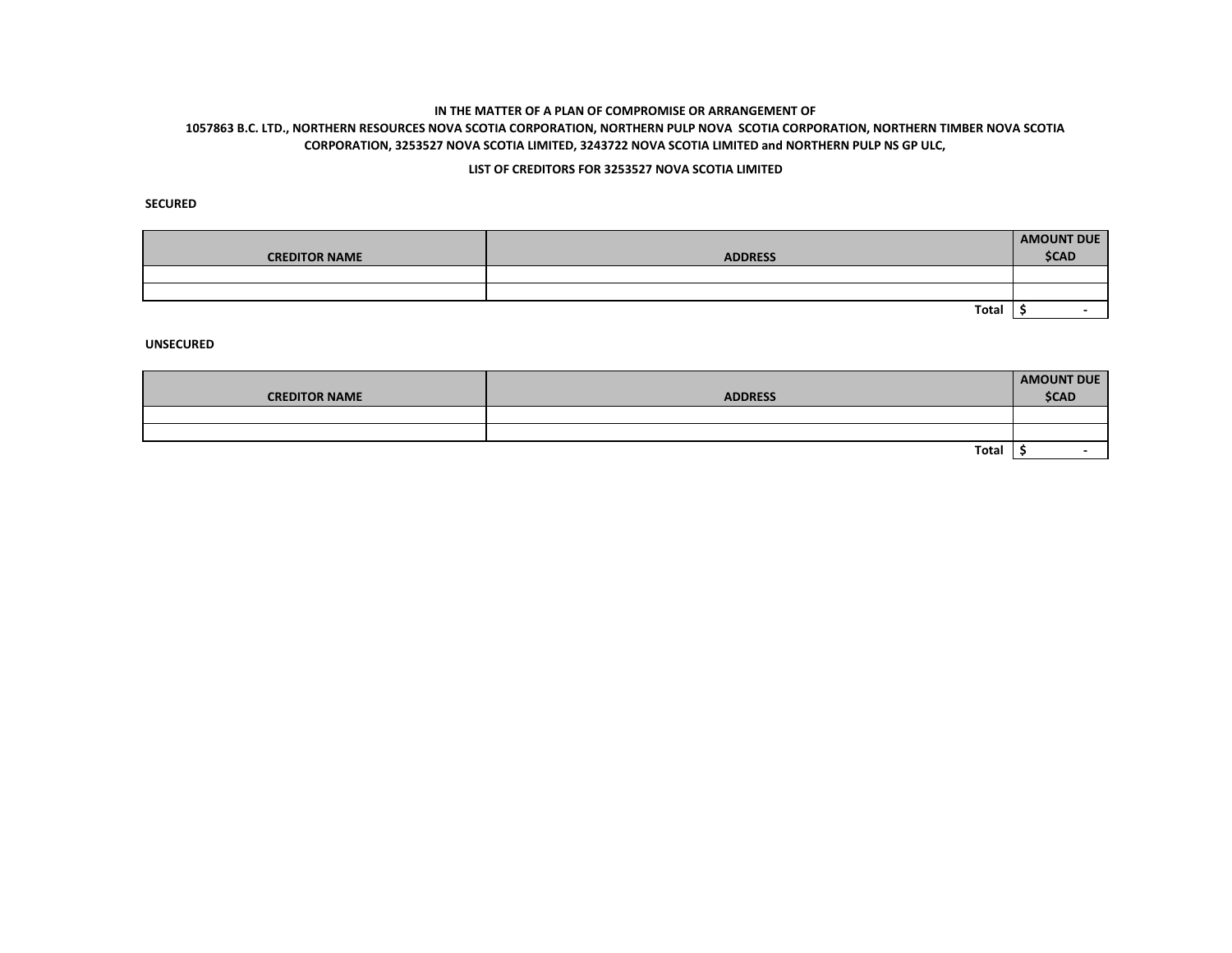# **1057863 B.C. LTD., NORTHERN RESOURCES NOVA SCOTIA CORPORATION, NORTHERN PULP NOVA SCOTIA CORPORATION, NORTHERN TIMBER NOVA SCOTIA CORPORATION, 3253527 NOVA SCOTIA LIMITED, 3243722 NOVA SCOTIA LIMITED and NORTHERN PULP NS GP ULC,**

### **LIST OF CREDITORS FOR 3243722 NOVA SCOTIA LIMITED**

**SECURED**

| <b>CREDITOR NAME</b> | <b>ADDRESS</b> | <b>AMOUNT DUE</b><br><b>\$CAD</b> |
|----------------------|----------------|-----------------------------------|
|                      |                |                                   |
|                      |                |                                   |
|                      | Total          |                                   |

|                      |                | AMOUNT DUE   |
|----------------------|----------------|--------------|
| <b>CREDITOR NAME</b> | <b>ADDRESS</b> | <b>\$CAD</b> |
|                      |                |              |
|                      |                |              |
|                      | Total          |              |